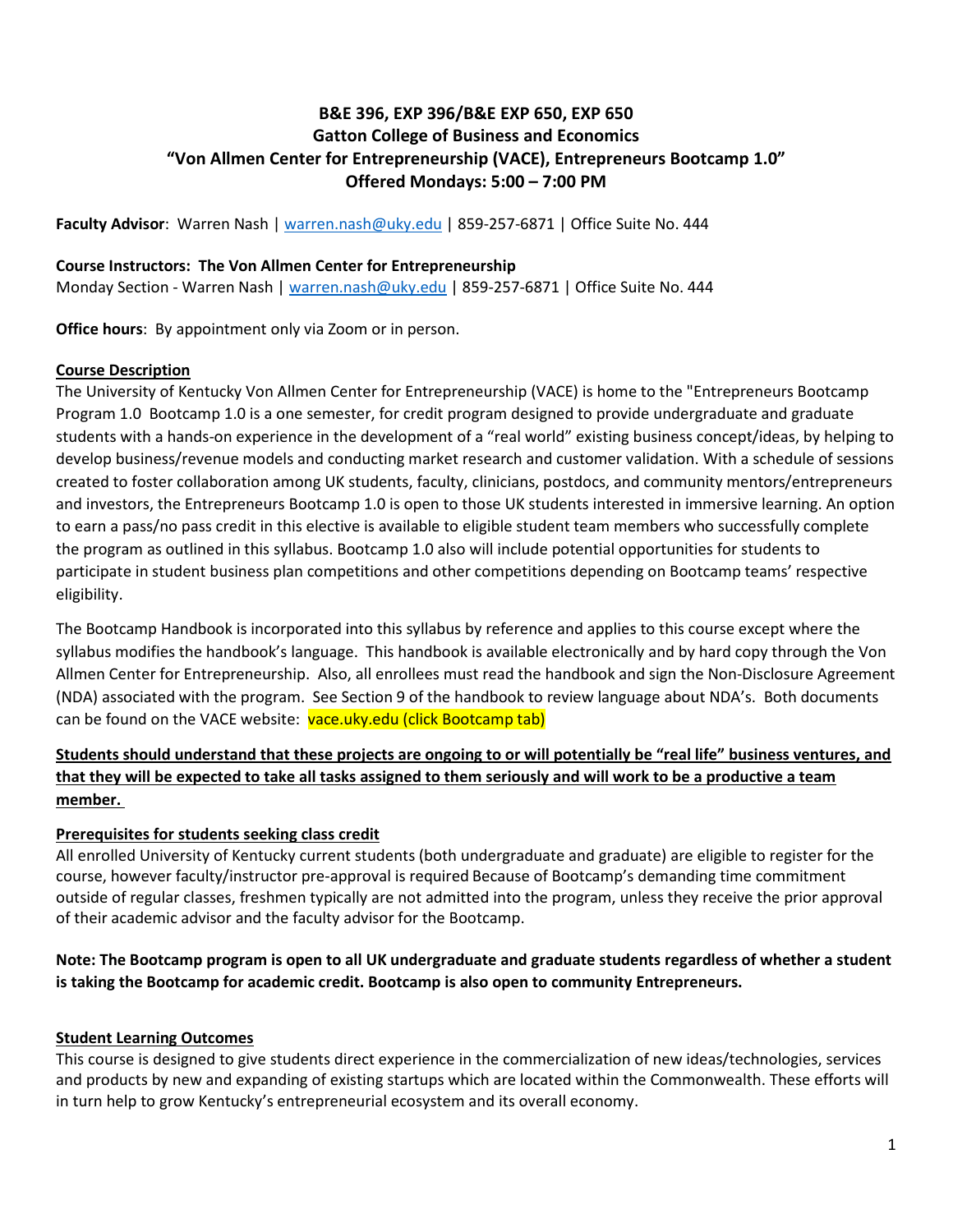Upon completion of this course students will:

- 1. Understand the fundamental steps in commercializing new ideas/technologies, services and products.
- 2. Identify issues facing business startups (both profit and not-for-profit) with an emphasis on how to start a business as well as how to scale up, manage and grow such a venture.
- 3. Learn the value of, and how to, effectively network with different constituencies.
- 4. Explain the intellectual property issues, equity financing of startups, operational issues, the financial aspects of starting a business, marketing and human capital/resource requirements (including team building) of a small entrepreneurial business.
- 5. Create and present a pitch deck.

## **Required Materials and Readings**

Business Model Canvas (Author, Alex Osterwalder) – free online canvas Other Couse materials as assigned by the instructors throughout the class

## **Description of Course Activities and Assignments**

Bootcamp meets once a week during the semester and is divided into 2-hour sessions tailored to the entrepreneurial learning experience. Many sessions include guest speakers with topics including, but not limited to good team building and dynamics, developing business/revenue/cost/financial models, market research, customer validation; intellectual property, basics of company formation, effective business writing/communication, branding/marketing, pitching and effective networking. **Throughout the program, teams will be required to meet routinely outside of class in order to achieve specific milestones, such as developing written executive summaries, presenting at various sessions, and delivering the team's final pitch.**

#### **Course Milestones & Assignments**

All Milestones and Assignments that will factor into the final pass/fail grade are provided in the course schedule below.

## **Bootcamp FAQ**

.

#### **Can I bring my own idea into Bootcamp 1.0?**

Yes, but you must be willing to take on other team members onto your team. A student may also sign up to be a team member for an existing team. Descriptions of current teams can be found at - <http://vace.uky.edu/bootcamp/projects>

## **Are there any membership limits on teams?**

It is preferred that a team have a minimum of two-three members to efficiently divide the workload, with a max of six members per team. Successful teams usually include a variety of expertise: finance, marketing, engineering, software, legal, or other specialty.

#### **How does team placement work?**

If possible, a student may be given an opportunity to indicate their preference for the team they would like to be placed on, but there will be no guarantees as to team placement. If a team project should withdraw from the program, then VACE staff will attempt to reassign students to another team.

## **What happens if a team lead decides not to complete the Bootcamp and there are students on the team taking the Bootcamp for academic credit?**

If a team lead (the person bringing the idea into the Bootcamp) decides not to complete (i.e. drop) the Bootcamp, the following scenarios can be attempted by VACE staff:

(a) Place the student taking Bootcamp for credit onto another team.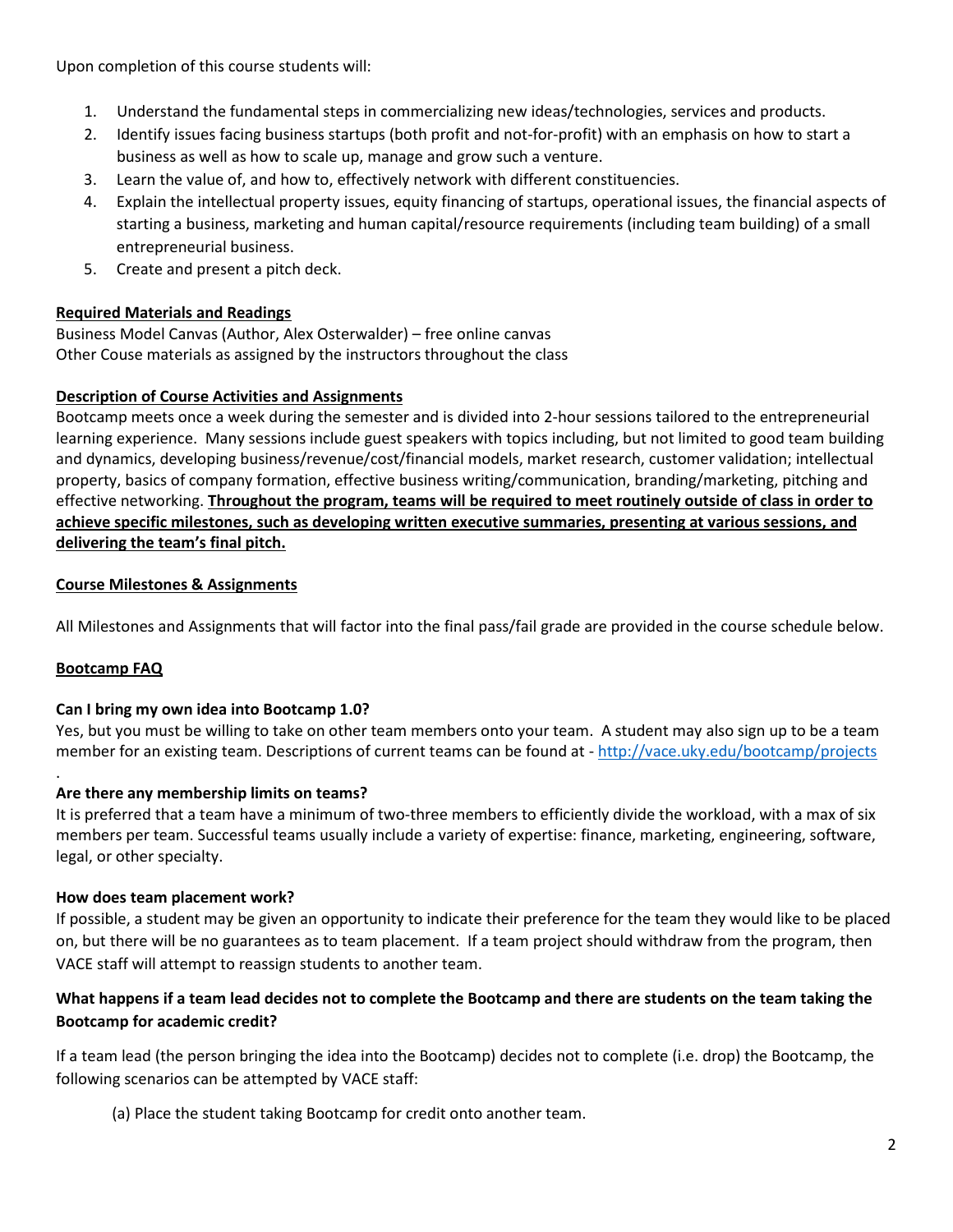(b); If a team placement cannot be found, the student could develop a hypothetical business case that they can continue to take through the remaining portion of the Bootcamp and meet all milestones outlined in the Bootcamp schedule below

(c) Or withdraw from the class

# Spring 2022 Semester Spring 2022 - Important Dates

| First day of classes                                  | January 10 |
|-------------------------------------------------------|------------|
| Last day to add a class                               | January 14 |
| Last day to drop without a W or change grading option | January 28 |
| Midterm                                               | March 14   |
| <b>Finals Week</b>                                    | May $2-5$  |
| End of spring semester                                | May 6      |

# **Entrepreneurs Bootcamp Spring 2022 Schedule (Mondays 5pm-7pm)**

\*All sessions are subject to go entirely virtual (all participants must have computer access and video capabilities).

\*\*Any team not meeting a milestone automatically becomes ineligible for prize money, but can still graduate from the program.

|                  | Date           | <b>Session Overview*</b>                                                                                                                                                   | <b>Prior to Next Session Prep/Assignment</b>                                                                                                                                                              |
|------------------|----------------|----------------------------------------------------------------------------------------------------------------------------------------------------------------------------|-----------------------------------------------------------------------------------------------------------------------------------------------------------------------------------------------------------|
| <b>Session 1</b> | Mon January 10 | <b>Bootcamp Kickoff Orientation</b><br>- VACE welcome<br>-60-second pitch from Project Leaders.<br>-Form teams<br>-Sign the Non-Disclosure Agreement (NDA)<br>for Bootcamp | -Communicate with your team and<br>develop a plan on how you will engage<br>with one another over the semester.<br>-Everyone in the program must sign the<br>NDA which will be provided by VACE<br>staff. |
|                  | Mon Jan 17     | NO BOOTCAMP SESSION - MLK HOLIDAY                                                                                                                                          |                                                                                                                                                                                                           |
| <b>Session 2</b> | Mon $-$ Jan 24 | The Business Model Canvas (BMC) with Dr.<br><b>Christine Wildes</b>                                                                                                        | BMC – develop problem/solution,<br>identify market segments and customers<br>for the team's product/service.                                                                                              |
| <b>Session 3</b> | Mon $-$ Jan 31 | "My BMC and How It Evolved"<br>An example canvas with Bootcamp graduate<br>guest speaker.                                                                                  | Continue to refine your Business Model<br>Canvas                                                                                                                                                          |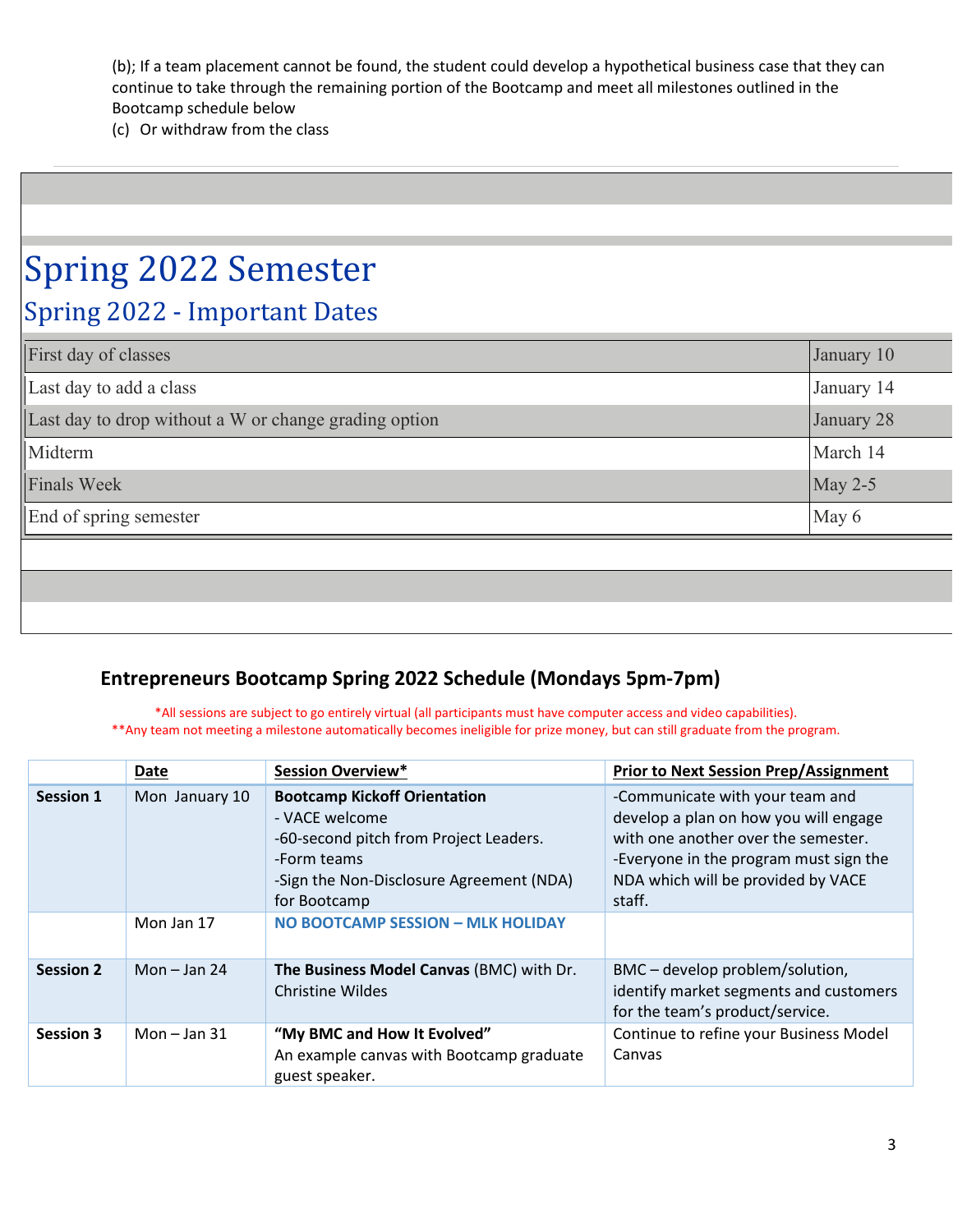| <b>Session 4</b>  | Mon-Feb $7$   | "Who Is Your Customer" with guest speaker<br>Dr. Leslie Vincent                                                                           | Reach out to potential customers and<br>incorporate result into the 5-minute pitch<br>that will be presented at Session 6 |
|-------------------|---------------|-------------------------------------------------------------------------------------------------------------------------------------------|---------------------------------------------------------------------------------------------------------------------------|
| <b>Session 5</b>  | Mon-Feb 14    | "The Art of Pitching"                                                                                                                     | Prepare five-minute pitch of Business<br><b>Model Canvas</b>                                                              |
| <b>Session 6</b>  | Mon-Feb 21    | 1 <sup>st</sup> MILESTONE <sup>**</sup> - 5-minute pitches of<br>Business Model Canvas. All team members<br>must participate in pitching. | Feedback sheets will be<br>returned/emailed to teams.<br>Continue refining the BMC.                                       |
| <b>Session 7</b>  | Mon-Feb 28    | <b>Marketing for Startups</b>                                                                                                             |                                                                                                                           |
| <b>Session 8</b>  | $Mon - Mar$ 7 | <b>Branding</b><br>"How to prepare a short marketing Video"                                                                               |                                                                                                                           |
|                   | Mon - Mar 14  | NO BOOTCAMP SESSION - SPRING<br><b>BREAK</b>                                                                                              |                                                                                                                           |
| <b>Session 9</b>  | Mon-March 21  | Understanding early stage<br>Expenses/Revenues for your Startup and early<br>concepts of raising funds.                                   | Create 2-3 slides on what early expenses<br>are expected, and how you intend to<br>generate revenues.                     |
| <b>Session 10</b> | Mon-March 28  | "Yes, There Is Competition!"                                                                                                              | Create 1-2 slides identifying the<br>competition and how your startup<br>compares, is better, or could partner.           |
| <b>Session 11</b> | Mon-April 4   | Open Discussion about your idea/startup<br><b>Pitch Practice</b>                                                                          |                                                                                                                           |
| <b>Session 12</b> | Mon-April 11  | 2nd MILESTONE ** - 10-minute pitches. All<br>team members must participate in pitching                                                    |                                                                                                                           |
| <b>Session 13</b> | Mon-April 18  | Bootcamp 1.0 FINALE <sup>**</sup> - presentation of 10-<br>minute pitches                                                                 | All scoresheets will be returned/emailed<br>to teams. Incorporate feedback into the<br>final presentations.               |
| <b>Session 14</b> | Mon-April 25  | Graduation                                                                                                                                | Winners Announced & Certificates<br>Awarded                                                                               |

**The first two milestones (presentations) will be heard by VACE Staff and Mentors for general feedback. The final Millstone presentation will be heard and judged by a panel of outside judges based on criteria that will be given to the students in advance of such presentation. All team members will be required to participate in these pitches.**

## **Course Grading**

Academic Credit is awarded on a Pass / No Pass arrangement by the Faculty sponsor/VACE staff upon the student's successful completion of the milestones outlined in this syllabus.

## **Attendance Policy**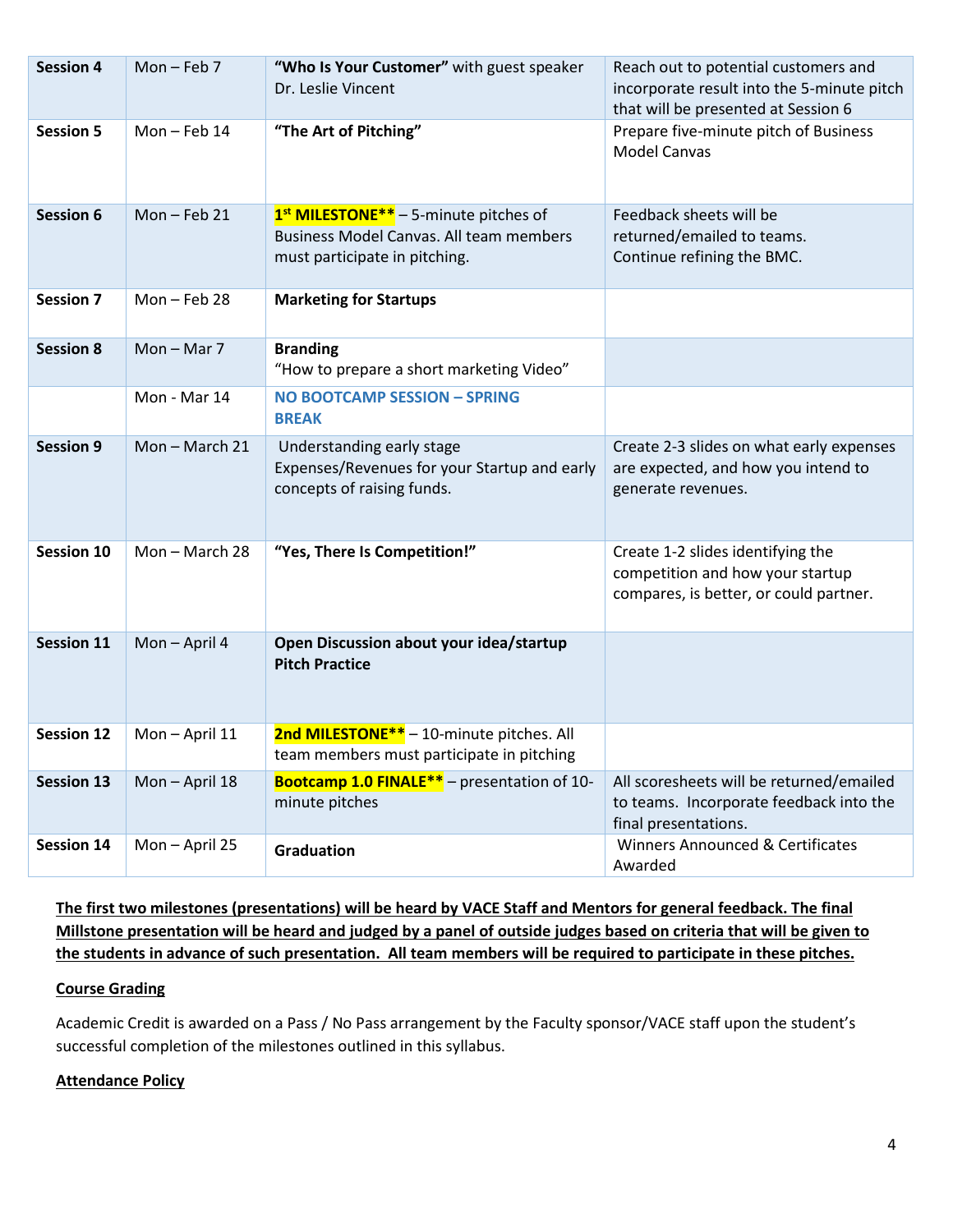Bootcamp is intended to mimic real-world expectations. This means consideration of your teammates, commitments, and team mentors helping you along the way. Success means 100% participation, hard work, dedication, and respecting the time of those involved. Building trust within your team is essential if you wish to develop a successful startup.

#### **Excused Absences and Acceptable Excuses**

**Excused Absences**: *Senate Rules 5.2.5.2.1* defines the following as acceptable reasons for excused absences: (a) significant illness, (b) death of a family member, (c) trips for members of student organizations sponsored by an educational unit, trips for University classes, and trips for participation in intercollegiate athletic events, (d) major religious holidays, (e) interviews for graduate/professional school or full-time employment post-graduation, and (f) other circumstances found to fit "reasonable cause for nonattendance" by the instructor of record. Students should notify the professor of absences prior to class when possible.

If a course syllabus requires specific interactions (e.g., with the instructor or other students), in situations where a student's total EXCUSED absences exceed 1/5 (or 20%) of the required interactions for the course, the student shall have the right to request and receive a "W," or the Instructor of Record may award an "I" for the course if the student declines a "W." (*Senate Rules 5.2.5.2.3.1*)

#### Religious Observances

**Religious Observances**: Students anticipating an absence for a major religious holiday are responsible for notifying the instructor in writing of anticipated absences due to their observance of such holidays. *Senate Rules 5.2.5.2.1(4) requires faculty to include any notification requirements within the syllabus. If no requirement is specified, two weeks prior to the absence is reasonable and should not be given any later. Information regarding major religious holidays may be obtained through [the Ombud's website o](https://www.uky.edu/ombud/religious-observation-accommodations)r calling 859-257-3737.*

#### Verification of Absences

**Verification of Absences**:Students may be asked to verify their absences in order for them to be considered excused. *Senate Rule 5.2.5.2.1* states that faculty have the right to request appropriate verification when students claim an excused absence due to: significant illness; death in the household, trips for classes, trips sponsored by an educational unit and trips for participation related to intercollegiate athletic events; and interviews for full-time job opportunities after graduation and interviews for graduate and professional school. (Appropriate notification of absences due to University-related trips is required prior to the absence when feasible and in no case more than one week after the absence.)

#### Make-Up Work

**Make-Up Work**: Students missing any graded work due to an excused absence are responsible: for informing the Instructor of Record about their excused absence within one week following the period of the excused absence (except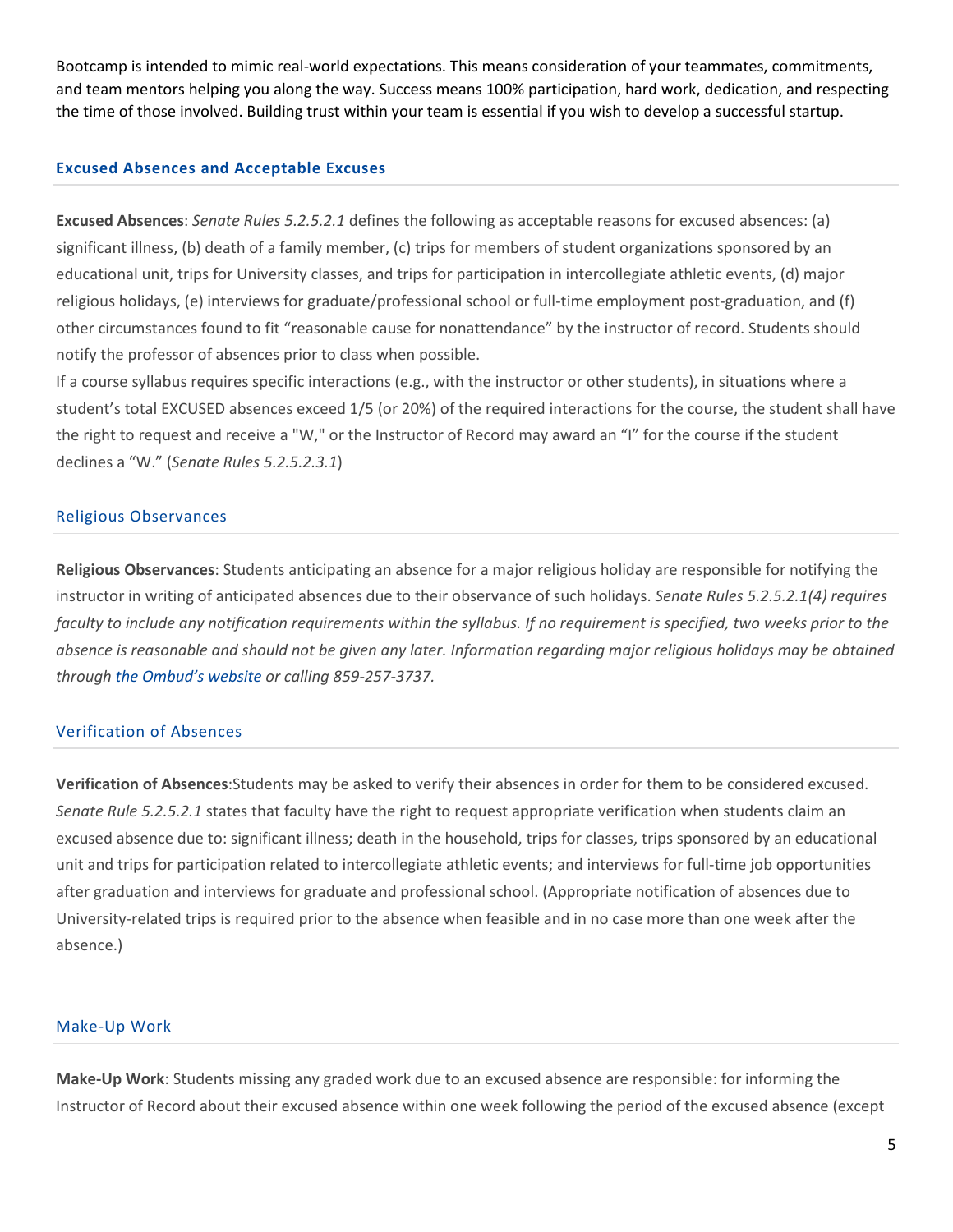where prior notification is required); and for making up the missed work. The instructor must give the student an opportunity to make up the work and/or the exams missed due to the excused absence, and shall do so, if feasible, during the semester in which the absence occurred. The instructor shall provide the student with an opportunity to make up the graded work and may not simply calculate the student's grade on the basis of the other course requirements, unless the student agrees in writing. According to *SR 5.2.5.2.2*, if a student adds a class after the first day of classes and misses graded work, the instructor must provide the student with an opportunity to make up any graded work.

#### Excused Absences for Military Duties

**Excused Absences for Military Duties**: If a student is required to be absent for one-fifth or less of the required course interactions (e.g., class meetings) due to military duties, the following procedure (per *SR 5.2.5.2.3.2*) shall apply:

- 1. Once a student is aware of a call to duty, the student shall provide a copy of the military orders to the Director of the Veterans Resource Center. The student shall also provide the Director with a list of his/her courses and instructors.
- 2. The Director will verify the orders with the appropriate military authority, and on behalf of the military student, notify each Instructor of Record via Department Letterhead as to the known extent of the absence.
- 3. The Instructor of Record shall not penalize the student's absence in any way and shall provide accommodations and timeframes so that the student can make up missed assignments, quizzes, and tests in a mutually agreed upon manner.

#### Unexcused Absences

**Unexcused Absences:** If an attendance/interaction policy is not stated in the course syllabus or the policy does not include a penalty to the student, the instructor cannot penalize a student for any unexcused absences. (*SR 5.2.5.2.3.3*)

#### Prep Week and Reading Days

**Prep Week and Reading Days**: Per *Senate Rules 5.2.5.6*, the last week of instruction of a regular semester is termed "Prep Week." This phrase also refers to the last three days of instruction of the summer session and winter intersession. The Prep Week rule applies to ALL courses taught in the fall semester, spring semester, and summer session, including those taught by distance learning or in a format that has been compressed into less than one semester or session. This rule does not apply to courses in professional programs in colleges that have University Senate approval to have their own calendar.

Make-up exams and quizzes are allowed during Prep Week. In cases of "Take Home" final examinations, students shall not be required to return the completed examination before the regularly scheduled examination period for that course. No written examinations, including final examinations, may be scheduled during the Prep Week. No quizzes may be given during Prep Week. No project/lab practicals/paper/presentation deadlines or oral/listening examinations may fall during the Prep Week unless it was scheduled in the syllabus AND the course has no final examination (or assignment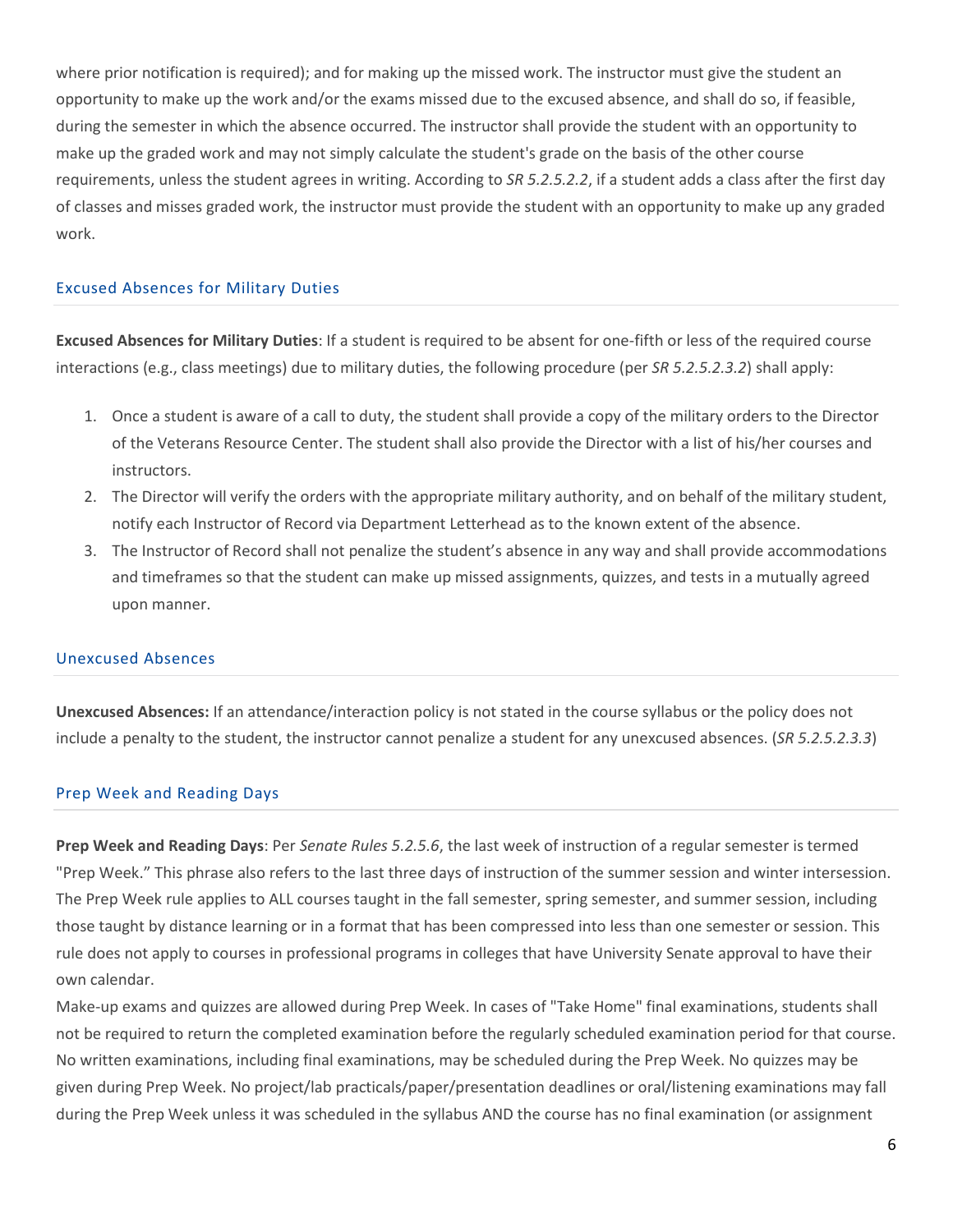that acts as a final examination) scheduled during finals week. (A course with a lab component may schedule the lab practical of the course during Prep Week if the lab portion does not also require a Final Examination during finals week.) Class participation and attendance grades are permitted during Prep Week. The *Senate Rules* permit continuing into Prep Week regularly assigned graded homework that was announced in the class syllabus.

For fall and spring semester, the Thursday and Friday of Prep Week are study days (i.e. "Reading Days"). There cannot be any required "interactions" on a Reading Day. "Interactions" include participation in an in-class or online discussion, attendance at a guest lecture, or uploading an assignment. See *Senate Rules 9.1* for a more complete description of required interactions.

#### Accommodations Due to Disability

**Accommodations Due to Disability**: In accordance with federal law, if you have a documented disability that requires academic accommodations, please inform your instructor as soon as possible during scheduled office hours. In order to receive accommodations in a course, you must provide your instructor with a Letter of Accommodation from the Disability Resource Center (DRC). The DRC coordinates campus disability services available to students with disabilities. It is located on the corner of Rose Street and Huguelet Drive in the Multidisciplinary Science Building, Suite 407. You can reach them via phone at (859) 257-2754, [via email](https://www.uky.edu/universitysenate/drc@uky.edu) [\(drc@uky.edu\)](mailto:drc@uky.edu) or visit thei[r website](http://www.uky.edu/DisabilityResourceCenter) (uky.edu/DisabilityResourceCenter). DRC accommodations are not retroactive and should therefore be established with the DRC as early in the semester as is feasible.

#### Non-Discrimination Statement and Title IX Information

**Non-discrimination and Title IX policy**: In accordance with federal law, UK is committed to providing a safe learning, living, and working environment for all members of the University community. The University maintains a comprehensive program which protects all members from discrimination, harassment, and sexual misconduct. For complete information about UK's prohibition on discrimination and harassment on aspects such as race, color, ethnic origin, national origin, creed, religion, political belief, sex, and sexual orientation, please see [the electronic version of](https://www.uky.edu/regs/ar6-1)  *UK's Administrative Regulation 6:1* [\("Policy on Discrimination and Harassment"\)](https://www.uky.edu/regs/ar6-1) [\(https://www.uky.edu/regs/ar6-1\)](https://www.uky.edu/regs/ar6-1). In accordance with Title IX of the Education Amendments of 1972, the University prohibits discrimination and harassment on the basis of sex in academics, employment, and all of its programs and activities. Sexual misconduct is a form of sexual harassment in which one act is severe enough to create a hostile environment based on sex and is prohibited between members of the University community and shall not be tolerated. For more details, please se[e the electronic](https://www.uky.edu/regs/ar6-2)  version of *Administrative Regulations 6:2* [\("Policy and Procedures for Addressing and Resolving Allegations of Sexual](https://www.uky.edu/regs/ar6-2)  [Assault, Stalking, Dating Violence, Domestic Violence, and Sexual Exploitation"\)](https://www.uky.edu/regs/ar6-2) [\(https://www.uky.edu/regs/ar6-2\)](https://www.uky.edu/regs/ar6-2). Complaints regarding violations of University policies on discrimination, harassment, and sexual misconduct are handled by the Office of Institutional Equity and Equal Opportunity (Institutional Equity), which is located in 13 Main Building and can be reached by phone at (859) 257-8927. You can also visi[t Institutional Equity's website](https://www.uky.edu/eeo/) [\(https://www.uky.edu/eeo\)](https://www.uky.edu/eeo). Faculty members are obligated to forward any report made by a student related to discrimination, harassment, and sexual misconduct to the Office of Institutional Equity. Students can confidentially report alleged incidences through the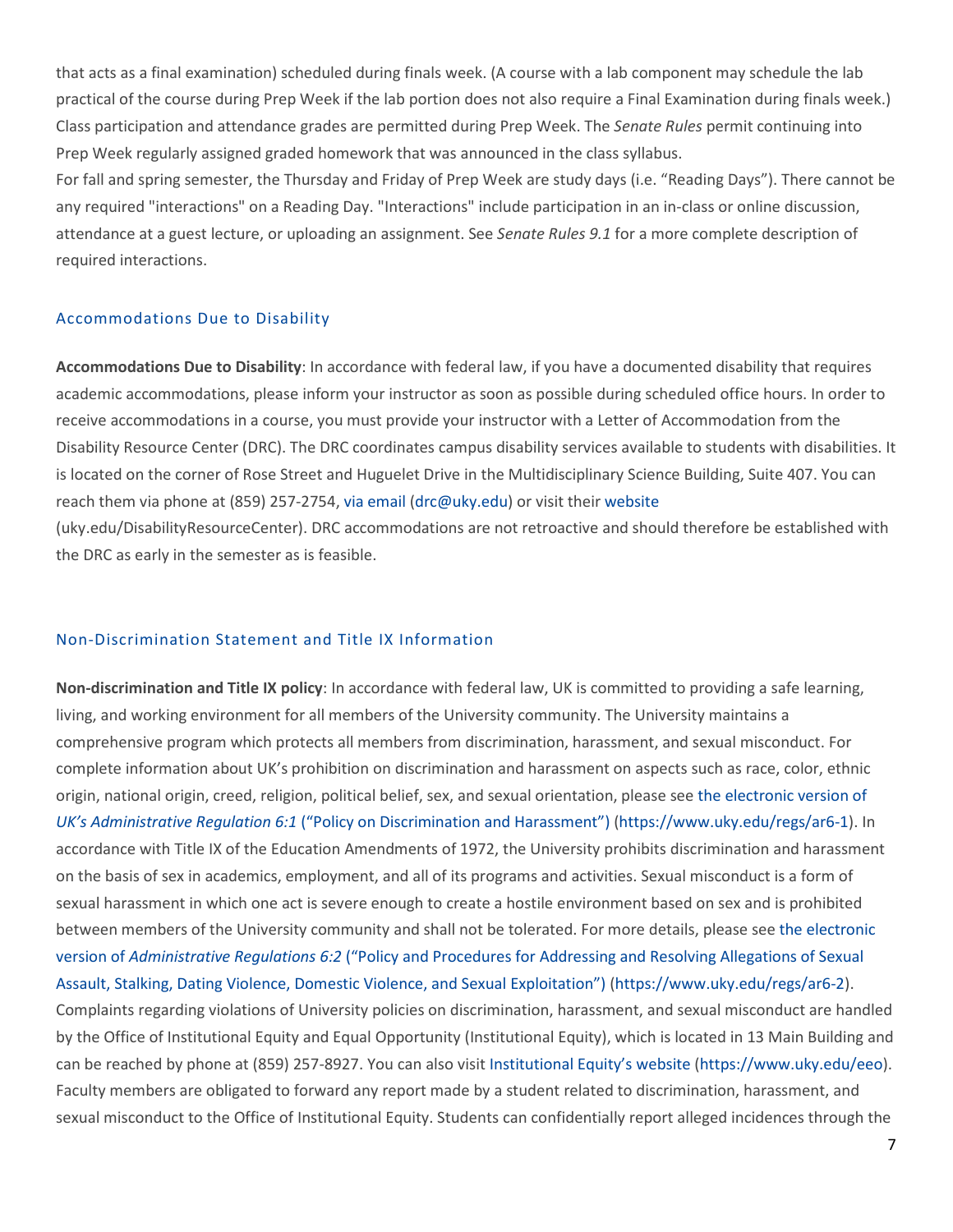[Violence Intervention and Prevention Center](https://www.uky.edu/vipcenter/) [\(https://www.uky.edu/vipcenter\)](https://www.uky.edu/vipcenter), [Counseling Center](https://www.uky.edu/counselingcenter/) [\(https://www.uky.edu/counselingcenter\)](https://www.uky.edu/counselingcenter), o[r University Health Service](https://ukhealthcare.uky.edu/university-health-service/student-health) [\(https://ukhealthcare.uky.edu/university-health](https://ukhealthcare.uky.edu/university-health-service/student-health)[service/student-health\)](https://ukhealthcare.uky.edu/university-health-service/student-health).

Reports of discrimination, harassment, or sexual misconduct may be made to Institutional Equity [here.](https://www.uky.edu/universitysenate/)

#### *Senate Rules 6.3.1* ("Plagiarism")

**Plagiarism**: Per University policy, students shall not plagiarize, cheat, or falsify or misuse academic records. The minimum penalty for a first offense is a zero on the assignment on which the offense occurred. If the offense is considered severe or the student has other academic offenses on their record, more serious penalties, up to suspension from the University may be imposed. A plea of ignorance is not acceptable as a defense against the charge of academic dishonesty.

*Senate Rule 6.3.1* states that all academic work, written or otherwise, submitted by students to their instructors or other academic supervisors, is expected to be the result of their own thought, research, or self-expression. In cases where students feel unsure about a question of plagiarism involving their work, they are obliged to consult their instructors on the matter before submission.

When students submit work purporting to be their own, but which in any way borrows ideas, organization, wording, or content from another source without appropriate acknowledgment of the fact, the students are guilty of plagiarism. Plagiarism includes reproducing someone else's work (including, but not limited to a published article, a book, a website, computer code, or a paper from a friend) without clear attribution. Plagiarism also includes the practice of employing or allowing another person to alter or revise the work which a student submits as his/her own, whoever that other person may be, except under specific circumstances (e.g. Writing Center review, peer review) allowed by the Instructor of Record or that person's designee. Plagiarism may also include double submission, self-plagiarism, or unauthorized resubmission of one's own work, as defined by the instructor.

Students may discuss assignments among themselves or with an instructor or tutor, except where prohibited by the Instructor of Record (e.g. individual take-home exams). However, the actual work must be done by the student, and the student alone, unless collaboration is allowed by the Instructor of Record (e.g. group projects).

When a student's assignment involves research in outside sources or information, the student must carefully acknowledge exactly what, where and how he/she has employed them. If the words of someone else are used, the student must put quotation marks around the passage in question and add an appropriate indication of its origin. Making simple changes while leaving the organization, content and phraseology intact is plagiaristic. However, nothing in these Rules shall apply to those ideas which are so generally and freely circulated as to be a part of the public domain. Please note: Any assignment you turn in may be submitted to an electronic database to check for plagiarism.

#### *Senate Rules 6.3.2* ("Cheating")

**Cheating** is defined by its general usage. It includes, but is not limited to, the wrongfully giving, taking, or presenting any information or material by a student with the intent of aiding himself/herself or another on any academic work which is